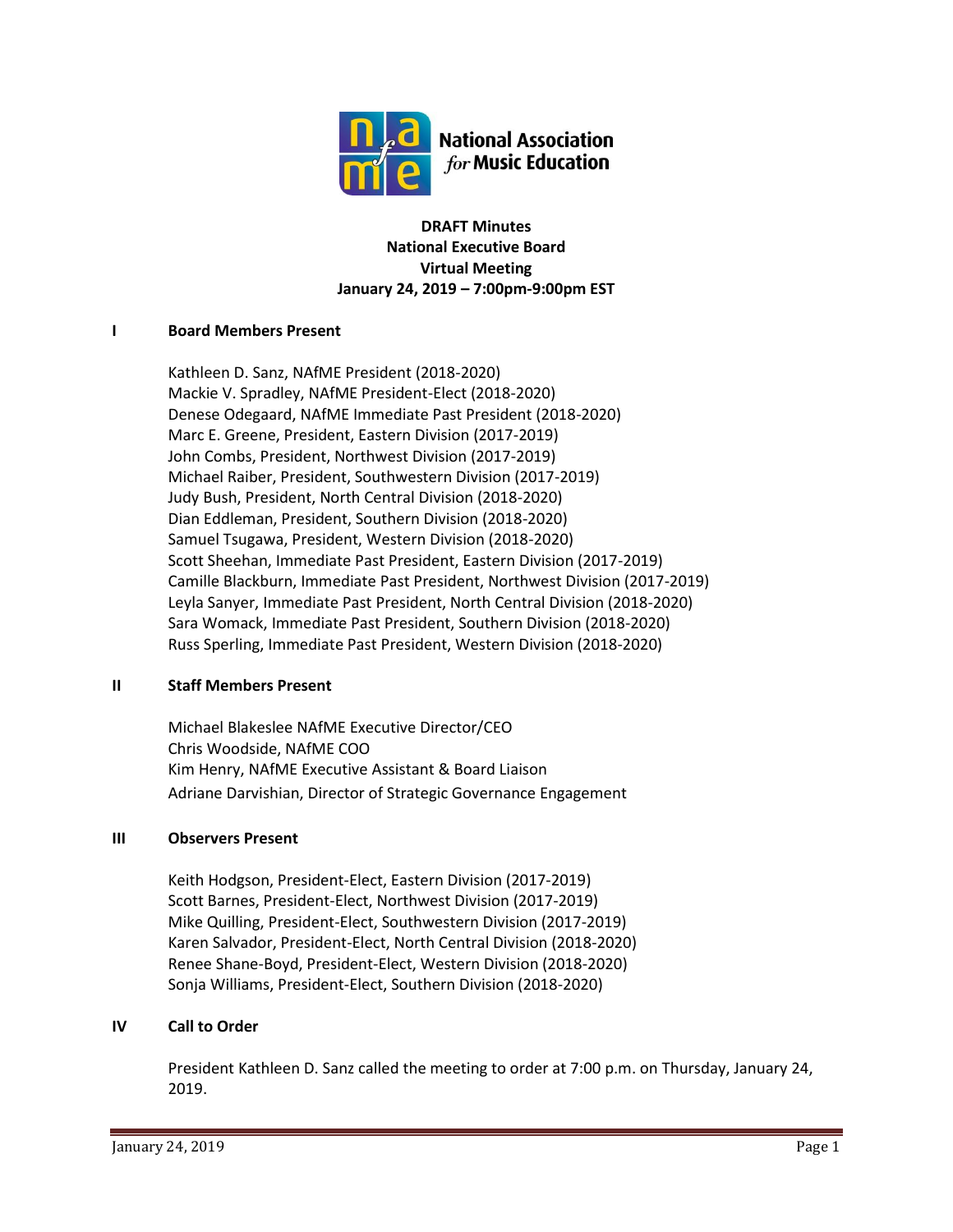### **V Review and Adoption of Agenda (Appendix A)**

*IT WAS MOVED BY SPERLING, SECONDED BY COMBS, AND CARRIED UNANIMOUSLY TO ADOPT THE AGENDA AND CONFIRM THE INTERIM ACTIONS AS PRESENTED WITH FLEXIBILITY AS DIRECTED BY THE PRESIDENT:*

- *CONFIRMED APPROVAL OF THE NAFME MINUTES OF THE NOVEMBER 9-10, 2018 NEB MEETING*
- *APPROVAL OF THE CONDUCTORS FOR THE NAFME ALL-NATIONAL HONORS ENSEMBLES APPROVED LIST*
- *APPROVAL OF NAFME COUNCIL APPOINTMENTS – MEMBERS-AT-LARGE*
	- o *COUNCIL FOR GUITAR EDUCATION MATTHEW NISHIMOTO, RICARDO PAZ*

*IT WAS MOVED AND SECONDED BY THE EXECUTIVE COMMITTEE, AND CARRIED UNANIMOUSLY TO REMOVE THE APPROVAL OF THE NOMINATING COMMITTEE FROM THE CONSENT AGENDA FOR FURTHER DISCUSSION BY THE NEB.*

#### **VI Reports**

#### **B Report of Executive Director/CEO**

Executive Director Mike Blakeslee reviewed for the board the vote in September 2018 directing staff to move forward in the sale of the national headquarters building located at 1806 Robert Fulton Drive, Reston, VA 20191. In order to finalize the sale of the building, the board needs to approve a resolution. The sale is planned to close the first week of February 2019. The proceeds from the sale will be placed in investments, based on the upcoming investment policy to be approved by the board.

*IT WAS MOVED BY EDDLEMAN, SECONDED BY SANYER, AND CARRIED UNANIMOUSLY TO ACCEPT THE RESOLUTION:*

*WHEREAS, AT A MEETING OF THE COMPANY'S NATIONAL EXECUTIVE BOARD (THE "BOARD") ON SEPTEMBER 11, 2018, THE COMPANY WAS AUTHORIZED TO ENTER INTO A SALES CONTRACT FOR THE HEADQUARTERS BUILDING LOCATED AT 1806 ROBERT FULTON DRIVE, RESTON, VIRGINIA MORE PARTICULARLY DESCRIBED ON EXHIBIT A ATTACHED HERETO (THE "PROPERTY") TO YANG MYTHOS USA,* INC. D/B/A YMM ARTS ("PURCHASER") FOR A PURCHASE PRICE OF \$5,525,000, (THE "SALE") *INCLUDING A LEASE-BACK OF APPROXIMATELY 9,642 SQ. FT. OF SPACE (THE "PREMISES") AT THE BUILDING AT A RATE OF \$19.00 PER SQUARE FOOT FOR THE FIRST YEAR, FOR A TERM OF FIVE YEARS AND THREE MONTHS (THE "LEASE"); AND* 

*WHEREAS, AT A MEETING OF THE BOARD ON JANUARY 24, 2019, ALL ACTIONS OF EVERY NATURE TAKEN BY THE COMPANY'S STAFF AND THE BOARD CHAIR IN DECEMBER 2018 TO FINALIZE THE SALE AT A PURCHASE PRICE OF \$5,484,000 WERE RATIFIED AND APPROVED."*

*NOW, THEREFORE, BE IT* 

• *RESOLVED, THAT MICHAEL BLAKESLEE, IN HIS CAPACITY AS EXECUTIVE DIRECTOR AND CEO OF THE COMPANY, IS HEREBY AUTHORIZED TO EXECUTE AND DELIVER IN THE NAME OF THE COMPANY ANY AND ALL DOCUMENTS AS MAY BE NECESSARY OR ADVISABLE TO CONSUMMATE THE (I) SALE OF THE PROPERTY, INCLUDING THE DEED CONVEYING THE PROPERTY TO PURCHASER, AND (II) LEASE OF THE PREMISES BY THE COMPANY, INCLUDING THE LEASE FROM PURCHASER, AS LANDLORD.*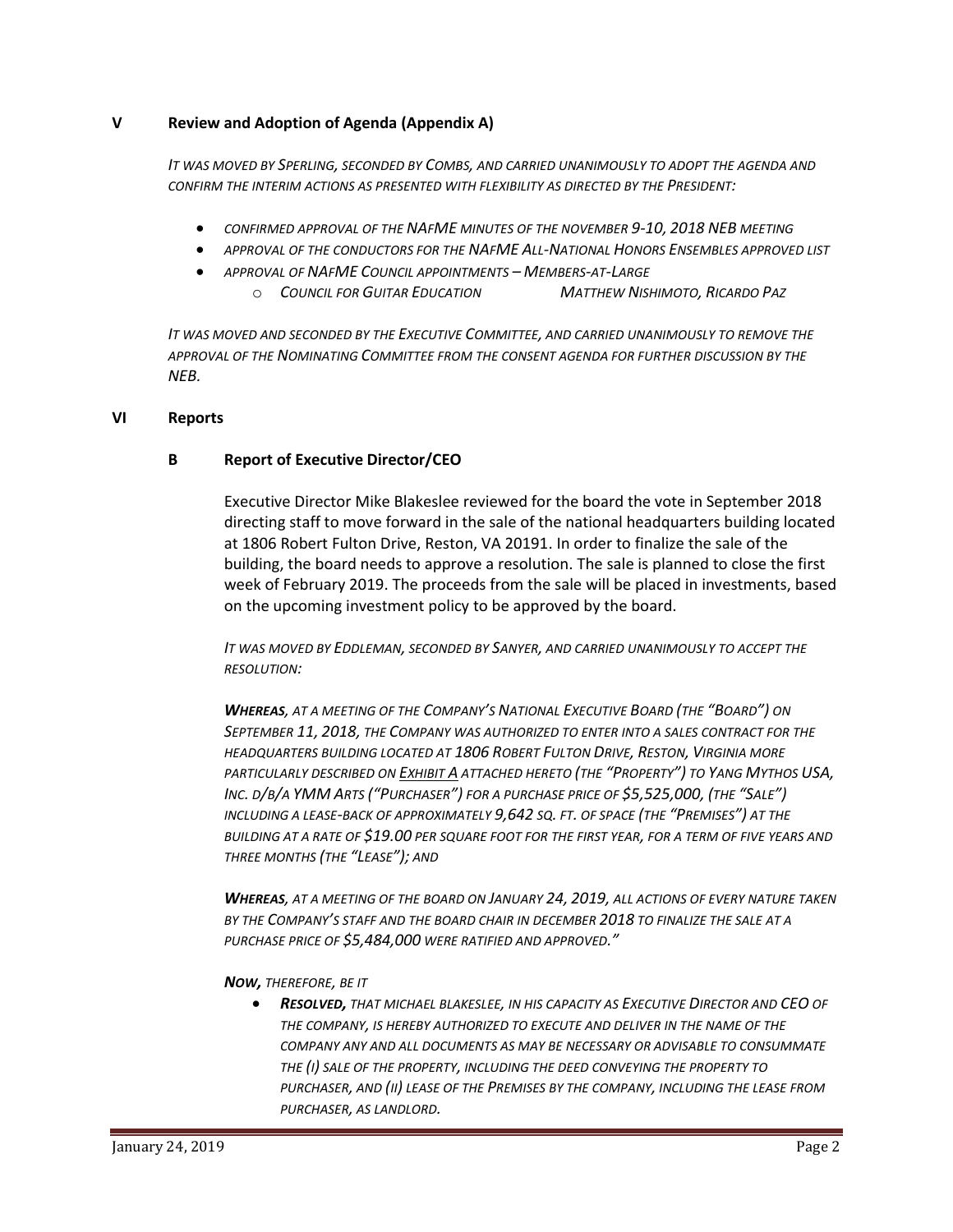- *FURTHER RESOLVED, THAT MICHAEL BLAKESLEE, IN HIS CAPACITY AS EXECUTIVE DIRECTOR AND CEO OF THE COMPANY, IS HEREBY AUTHORIZED TO EXECUTE AND DELIVER, ON BEHALF OF THE COMPANY, ANY DOCUMENTS, AGREEMENTS OR PAPERS, AND TO DO ALL THINGS APPROPRIATE OR NECESSARY, IN HIS SOLE DISCRETION, TO EFFECTUATE THE PURPOSES SET FORTH IN THESE RESOLUTIONS; AND THE EXECUTION AND DELIVERY OF SUCH DOCUMENTS, AGREEMENTS, AND PAPERS BY MICHAEL BLAKESLEE SHALL BE CONCLUSIVE EVIDENCE THAT THE SAME HAS BEEN AUTHORIZED BY THESE RESOLUTIONS.*
- *FURTHER RESOLVED, THAT THIS RESOLUTION BE FILED WITH THE ORGANIZATION'S MINUTES.*
- *THIS RESOLUTION WAS ADOPTED BY THE VOTE OF A MAJORITY OF THE VOTING MEMBERS OF THE BOARD OF DIRECTORS OF NAFME ON JANUARY 24, 2019.*

Mr. Blakeslee highlighted, as requested by the NEB, a few items from the consolidated management report by the four strategic objectives. The budget is very close to projections for the past fiscal year, as well as the current fiscal year. A legislative update has been provided to the board in the board book for their review.

## **A Report of Chair, Executive Committee**

President Sanz reviewed the previously approved motion of the board in January 2018 to increase dues for FY 2019-2020 by \$2.00. NAfME bylaws allow an increase of up to \$3.00. The board agreed to keep in the place the approved dues increase of \$2.00 for FY 2019-2020.

President Sanz led a review of the current work on Diversity, Equity, Inclusion and Access, and the Standards. Staff has provided reports for these activities.

President Sanz reviewed for the board the discussions with the consulting firm Cook Ross, following up on the motion from the November 2018 NEB meeting for President Sanz and staff to provide information to Cook Ross in order to obtain a proposal from the firm to work with NAfME on systems-level interventions by driving inclusive leadership and culture. The proposal outlines three phases NAfME could participate in including current assessment, strategic planning and education. The board decided to move forward on the proposal from Cook Ross, beginning with Phase 1. Further work with Cook Ross will be determined after Phase 1 is complete. The board directed the Executive Committee, President of the Southwestern Division, Michael Raiber, and staff, to finalize contract negotiations with Cook Ross on Phase 1. The Executive Committee will report to the board when these negotiations are final.

President Sanz introduced a new agenda item to the board. Division updates will now be included in the Report of the Chair of the Executive Committee. This will provide an opportunity to the Division Presidents to bring forward items the Divisions have requested be addressed by the Executive Committee and the full board.

## **B Report of Executive Director (cont.)**

Executive Director Mike Blakeslee reviewed for the board the consolidated report provided as Appendix A, as well as the monthly management reports in Appendix B. The legislative update was provided as slides in the board book.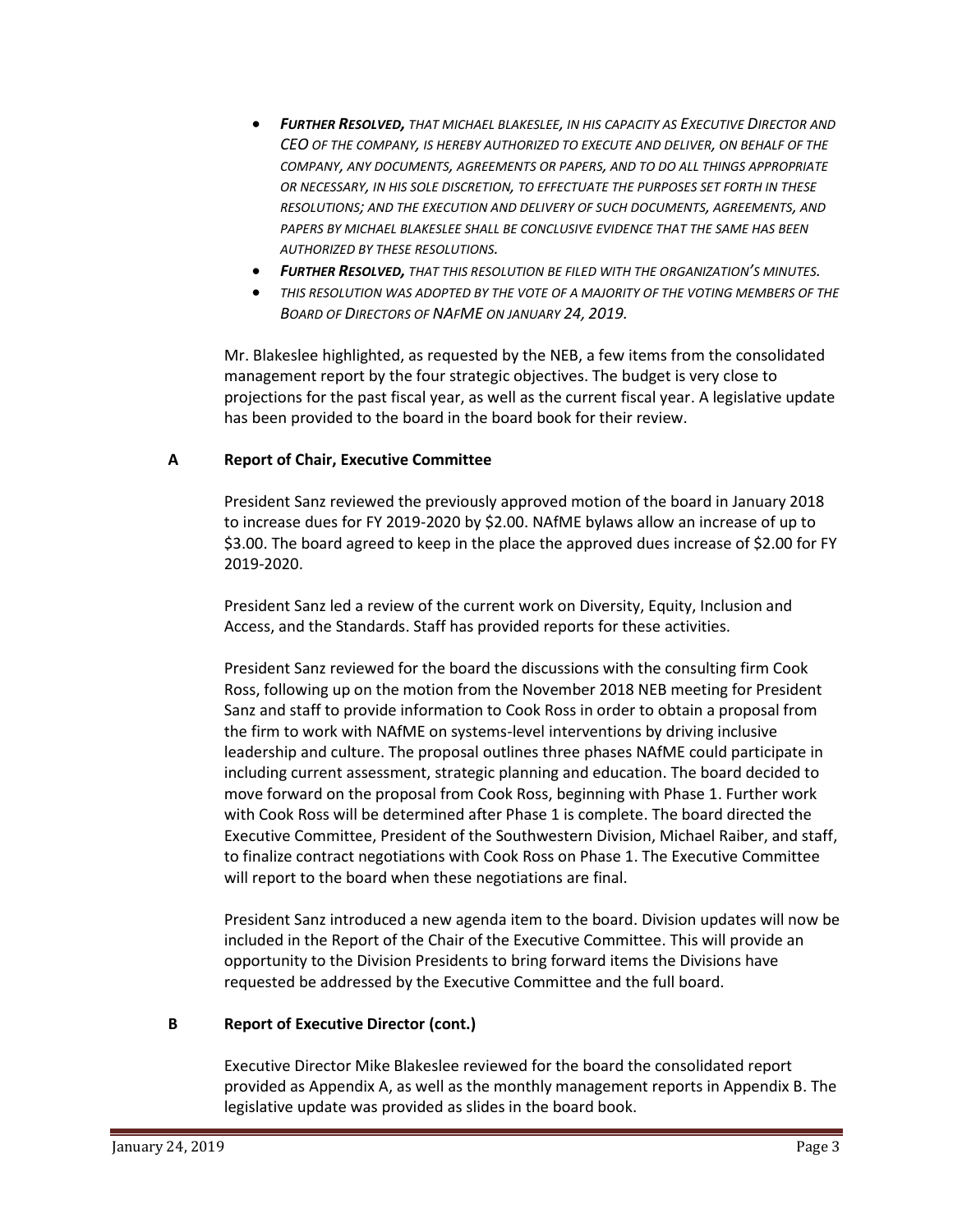## **C Report on NAfME Elections**

Immediate Past President Odegaard provided an update on the NAfME Elections Committee. The Committee consists of the following members:

- Denese Odegaard, Chair and Immediate Past President, NAfME
- Judy Bush, North Central Division President
- David Fullmer, Western Division, Past Board Member, and Collegiate Advisor
- Bob Frampton, Eastern Division Past Board Member and original Nominating Committee
- Ron Meers, Southern Division, State Executive, past TN President and Nominating Committee
- Mike Raiber, Southwestern President, Nominating Committee twice, and Collegiate Advisor
- Russ Sperling, Western Division Past President

The committee is largely focused on how to engage more members in the entire election process and to increase the number of voters; as well as how to make the process more transparent. Policy changes are still under consideration and the committee will continue to provide updates to the board.

## **D Approval of Nominating Committee**

Immediate Past President Odegaard reviewed this item, originally on the consent agenda but pulled off by the Executive Committee. Immediate Past President Odegaard reviewed the timeline for elections and the guidelines for the National Nominating Committee to the board. There are seven appointees; one from each division and the chair. The requirements are at least one person has served on the NEB, and at least one member is carried over from the previous committee; and this individual may be carried over only once. It was also noted that members of the Nominating Committee at both the Division and National level shall not be considered as candidates for office. A list of ineligible and eligible individuals was provided to the NEB to guide their thinking prior to the January 2019 NEB meeting.

*IT WAS MOVED BY COMBS, SECONDED BY GREENE, AND CARRIED UNANIMOUSLY TO APPROVE THE FOLLOWING INDIVIDUALS TO THE NATIONAL NOMINATING COMMITTEE:*

- *FOR SOUTHERN DIVISION: PATTI FOY, SC*
- *FOR WESTERN DIVISION: SCOTT HEDGECOCK, CA*
- *FOR EASTERN DIVISION: MICHAEL BROWNELL, NY*
- *FOR NORTH CENTRAL DIVISION: LANCE NIELSEN, NE*
- *FOR SOUTHWESTERN DIVISION: MARTHA GABEL, KS*
- *FOR NORTHWEST DIVISION: MARK LANE, WA*
- *CHAIR: DENESE ODEGAARD, IMMEDIATE PAST PRESIDENT*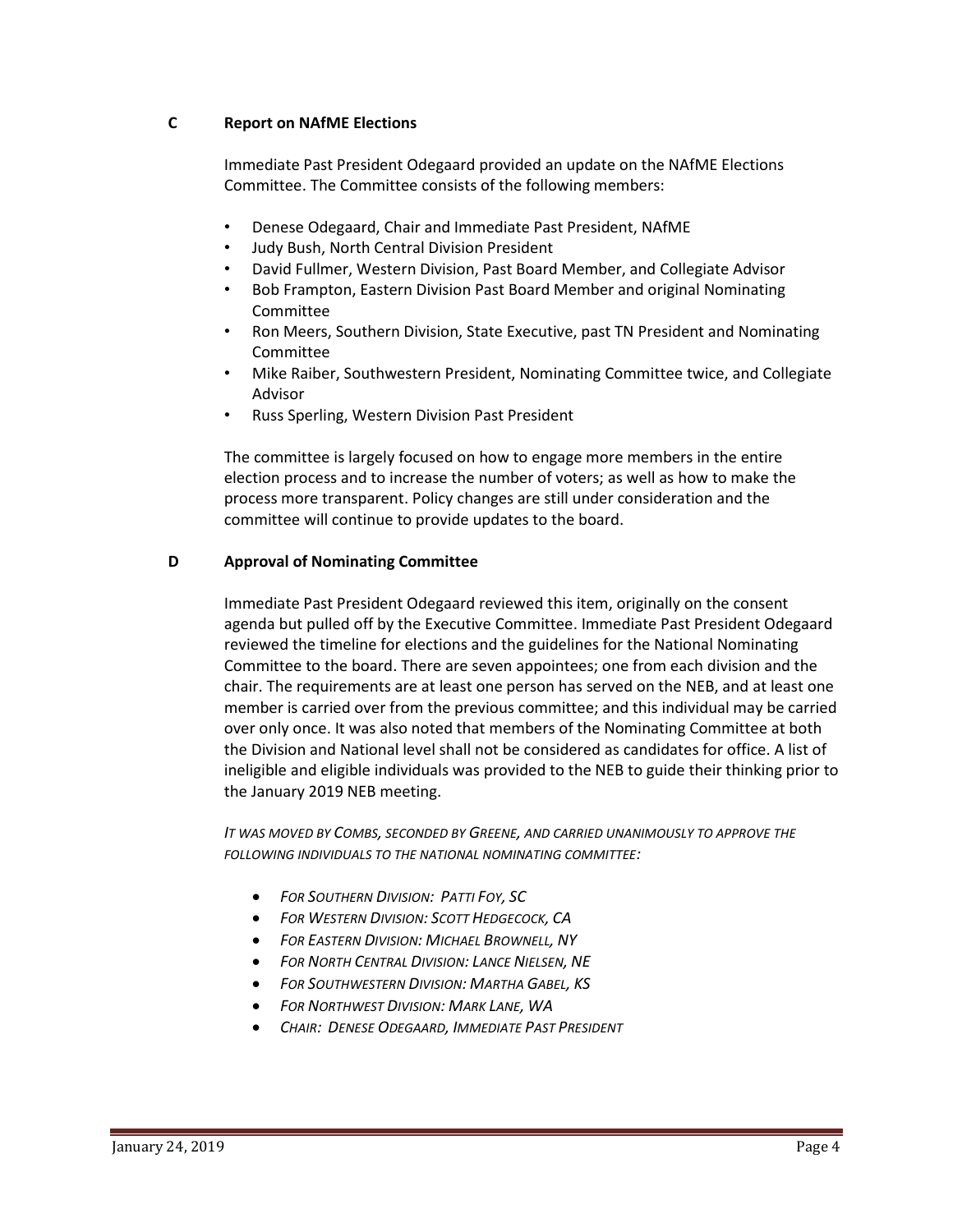#### **E Report of Chair, Professional Development Committee**

Professional Development Chair Denese Odegaard provided an update on the planning for the 2019 National Conference. The conference title is, "Amplify the Future of Music: Opening Doors for All Students". The submission deadline was extended from Feb. 1 to Feb. 10, 2019. Chair Odegaard will continue to work with the Committee, and report back to the NEB.

Chair Odegaard provided an update on the 2020 combined conference. The Committee is looking back at "Vision 2020" with the use of a facilitator, working toward melding the K12 and research communities and how they can best work together.

Professional Development Chair Odegaard provided an update on mentoring. Work on the survey continues with Erin Zaffini of Kings College and the SMTE New Teacher ASPA. A decision on whether to move forward with the mentoring program will occur in March, for planning purposes. The survey results will not be back, yet a plan can be made to pre-survey the participants, as well as use data artifacts that have been collected throughout the time of the pilot program. Chair Odegaard will continue to update the board.

ANHE Chair Scott Sheehan provided an update on the 2018 All National Honors Ensembles event. The event was considered successful based on initial feedback from each group that participated. Mr. Sheehan also detailed receiving interesting perspectives from the ensembles on how standards are being realized. Mr. Sheehan reviewed the current planning for the 2019 ANHE. The conductors are all lined up. The site goes live February 1, 2019. Staff is waiting for proposals from Disney and Universal theme parks for the 2019 and 2020 ANHE. The board discussed the proposal to add Modern Band to the ensembles and to enter into a sponsorship with Little Kids Rock for the Modern Band ensemble for 2019.

*IT WAS MOVED BY RAIBER, SECONDED BY WOMACK, AND CARRIED UNANIMOUSLY TO APPROVE CHANGES TO NAFME CODIFIED POLICY IV.A.001, AS NECESSARY TO ALLOW FOR THE INCLUSION OF AN ALL-NATIONAL MODERN BAND ENSEMBLE, WITH THE DETAILS OF THAT CHANGE PROVIDED BY THE EXECUTIVE COMMITTEE.*

#### **VII Appointments**

#### **A Conductors for ANHE Approved List**

Approved in the consent agenda. See page 2.

#### **B Council Appointments – Members-At-Large**

Approved in the consent agenda. See page 2.

#### **VIII Old Business**

**A List of 2019 Fall Division Board Meeting Dates**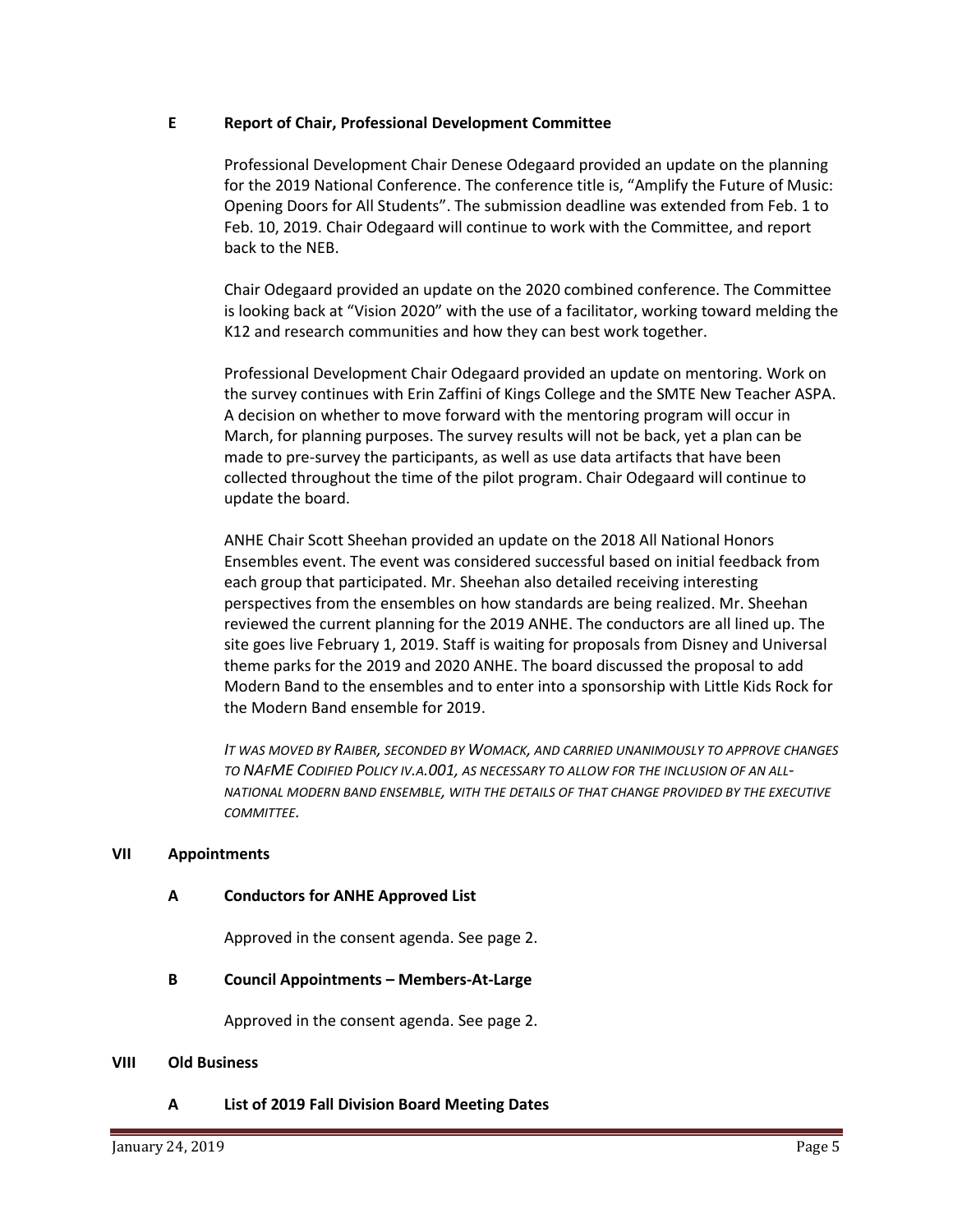President Sanz reviewed the dates for the 2019 Fall Division Board Meetings. Staff will be providing the Division Presidents with materials via PowerPoint on programs and advocacy from the national office. Division Presidents can use this material at the Division Board Meetings and the state MEA meetings if it is helpful with their planned presentations.

#### **B List of 2018-2020 NEB Meeting Dates**

President Sanz reviewed the dates for the 2018-2020 NEB Meetings.

## **C Updating Travel Matrix for 2018-2020**

President Sanz asked the NEB to provide their upcoming travel to state MEAs to ensure the travel matrix is kept up to date by staff.

## **D Policy on Executive Director Evaluation**

President Sanz informed the board that the Executive Committee, with staff, is reviewing the current policy related to the evaluation of the Executive Director following the NEB confirmed motion from the November 9-10, 2018 NEB meeting. An update will be provided at the March 29-30, 2019 NEB Meeting in Reston, VA.

## **E NASS 2019**

President Sanz reviewed the 2019 NASS dates and location in Washington, DC. The Executive Committee will meet following the NEB meeting to further discuss the content for the NASS meeting. An update will be provided at the March 29-30, 2019 NEB Meeting in Reston, VA.

#### **IX New Business**

## **A Discussion of Common Agenda Items**

- NASS 2019 Division Board Meetings
- 2019 Fall Division Board Meetings

President Sanz requested the Division Presidents consider topics for these two division board meeting times and be prepared to further discuss and finalize at the March 29-30, 2019 NEB Meeting in Reston, VA. Staff will then assist the Division Presidents with any materials in preparation for these division meetings.

## **X Adjournment**

*IT WAS MOVED BY SHEEHAN, SECONDED BY SANYER, AND CARRIED UNANIMOUSLY TO ADJOURN THE NATIONAL EXECUTIVE BOARD MEETING ON THURSDAY, JANUARY 24, 2019 AT 8:31 P.M.*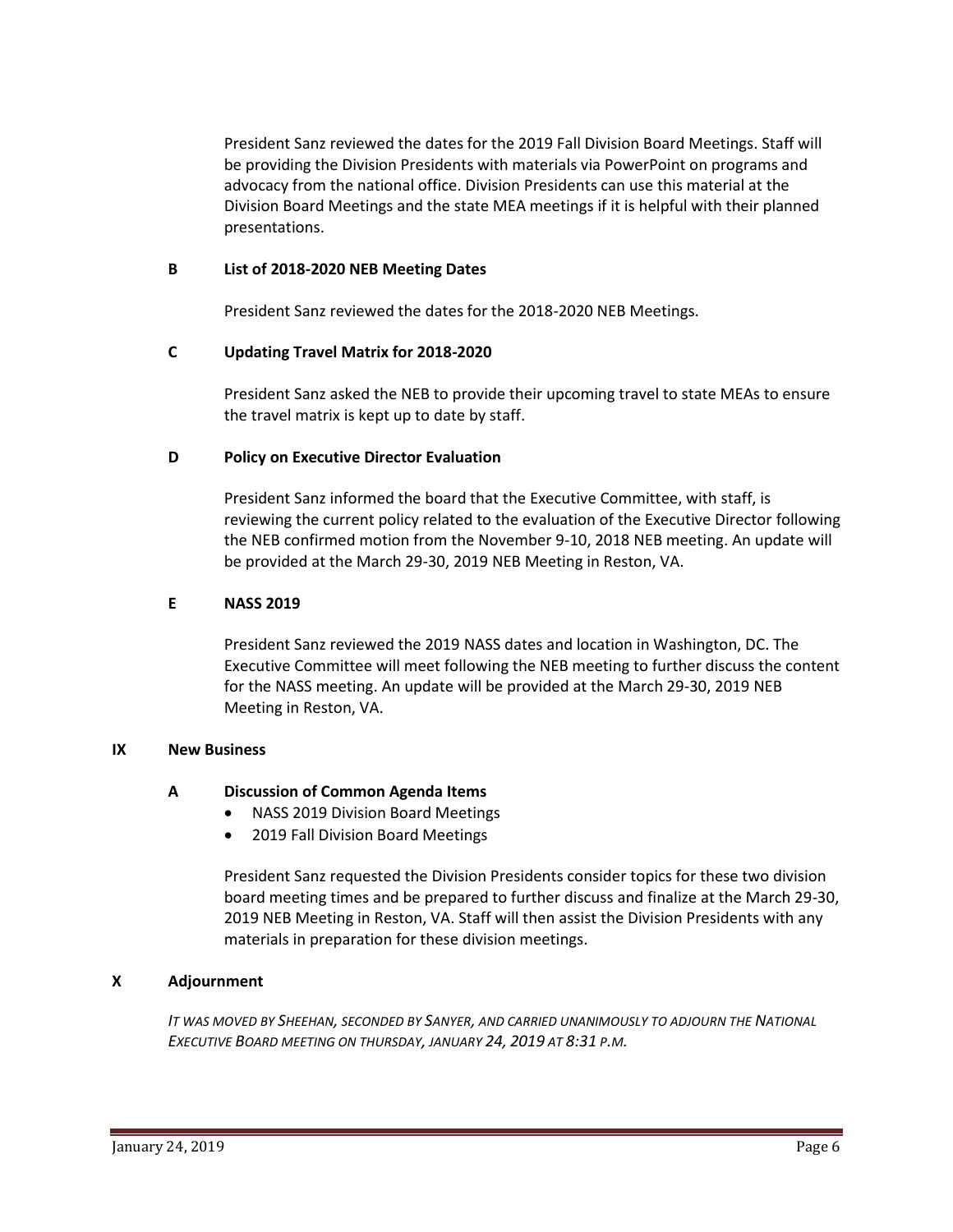Respectfully Submitted,

Undue Bakeler

Mike Blakeslee, Executive Director/CEO and CEO

Summary and notes formally taken by Kim Henry, Executive Assistant to the Executive Director/CEO.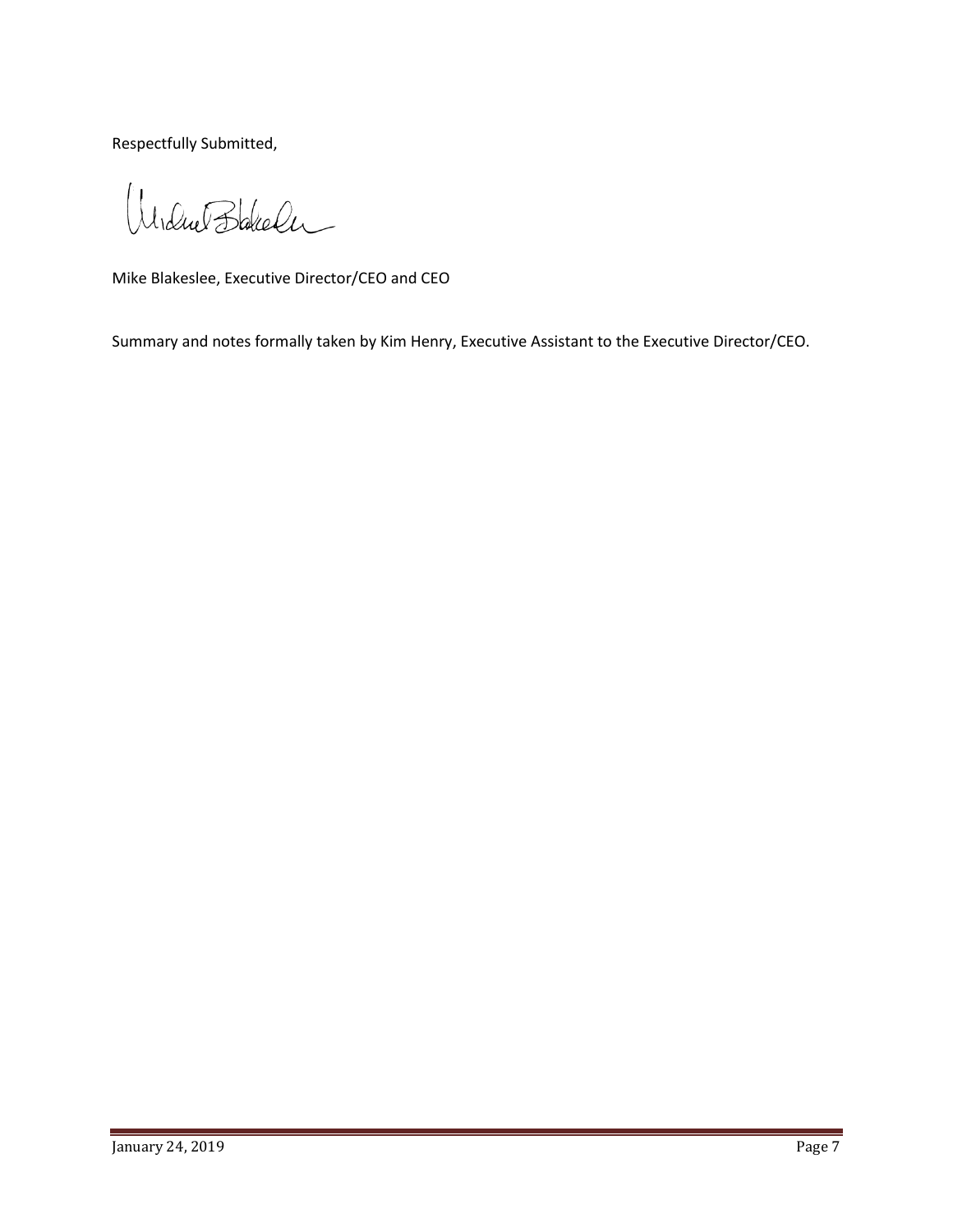Appendix A



# **National Executive Board Agenda Virtual Meeting January 24, 2019 – 5:00pm-7:00pm Eastern Time**

| I            | Review & Adoption of Agenda |                                                                                                  |               |             |  |  |  |
|--------------|-----------------------------|--------------------------------------------------------------------------------------------------|---------------|-------------|--|--|--|
|              |                             | <b>Confirm Interim Actions</b><br>Approval Minutes of the November 9-10, 2018 NEB<br>Meeting     | Consent       | Page 1-3    |  |  |  |
|              |                             | Confirm the Consent Agenda                                                                       |               |             |  |  |  |
|              |                             | <b>Approval of Nominating Committee</b>                                                          | Consent       |             |  |  |  |
|              |                             | Approval of the Conductors for All National Honors<br>$\bullet$<br>Ensemble (ANHE) Approved List | Consent       |             |  |  |  |
|              |                             | Approval of NAfME Council Appointments -<br>Members-At-Large                                     | Consent       |             |  |  |  |
| $\mathbf{I}$ | <b>Executive Session</b>    |                                                                                                  |               |             |  |  |  |
|              |                             | Financial, Budget, Personnel, and Program<br>$\bullet$<br>Development Issues                     | Discussion    | Page 4      |  |  |  |
| Ш            | Reports                     |                                                                                                  |               |             |  |  |  |
|              | A                           | Report of Chair, Executive Committee                                                             |               |             |  |  |  |
|              |                             | <b>Dues Recommendation</b><br>$\bullet$                                                          | Action        | Page 5      |  |  |  |
|              |                             | Update on Diversity, Equity, Inclusion and Access<br>$\bullet$                                   | Discussion    | Pages 6-10  |  |  |  |
|              |                             | Update on Standards<br>$\bullet$                                                                 | Informational | Pages 11-14 |  |  |  |
|              |                             | <b>Division Updates</b><br>$\bullet$                                                             | Informational |             |  |  |  |
|              | B                           | Report of Executive Director/CEO                                                                 |               |             |  |  |  |
|              |                             | <b>Management Reports</b>                                                                        |               | Page 15     |  |  |  |
|              |                             | Consolidated Report (Appendix A)                                                                 | Informational |             |  |  |  |
|              |                             | November, December Monthly Management<br>$\bullet$                                               |               |             |  |  |  |
|              |                             | Reports (Appendix B)                                                                             | Informational |             |  |  |  |
|              |                             | Summary of Actions & Follow-up<br>$\bullet$                                                      | Informational | Pages 16-20 |  |  |  |
|              |                             | Data Requested by NEB (Appendix C)                                                               | Informational |             |  |  |  |
|              |                             | Financial Reports & Budget Update<br>$\bullet$                                                   | Informational | Pages 21-23 |  |  |  |
|              |                             | <b>Comparative Membership Report</b><br>$\bullet$                                                | Informational | Page 24     |  |  |  |
|              |                             | Government Relations/Legislative Update                                                          | Informational | Pages 25-27 |  |  |  |
|              |                             | <b>Building Update</b><br>٠                                                                      | Informational |             |  |  |  |
|              | $\mathsf C$                 | <b>Report on NAfME Elections</b>                                                                 |               |             |  |  |  |
|              |                             | Committee on Elections & Campaigning Update                                                      | Informational | Pages 28-29 |  |  |  |